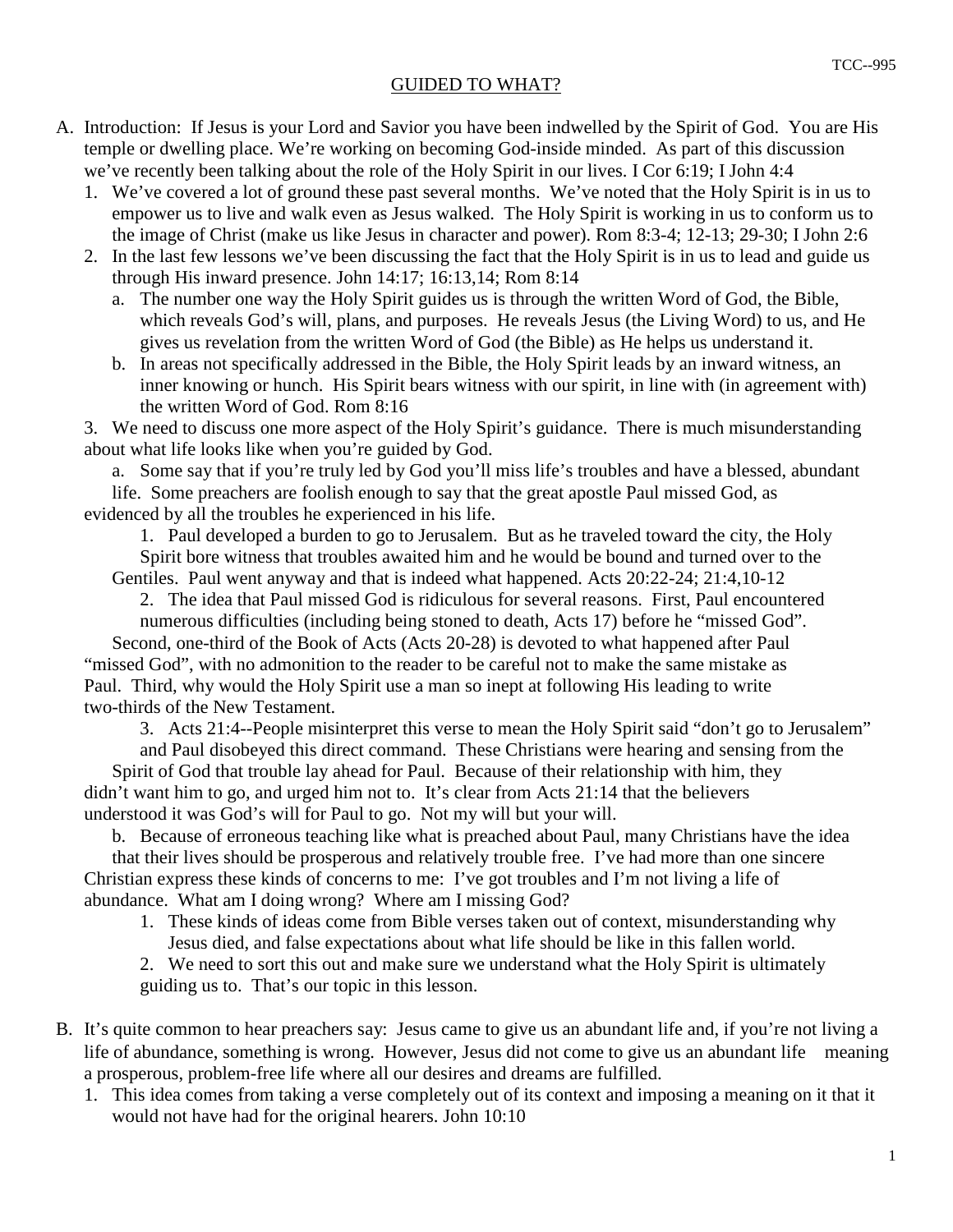a. Remember, the Bible is not a collection of independent, unrelated sayings. It was divided into chapters and verses in the Middle Ages to make it easier to find specific passages.

 b. Every statement in the Bible has a context and is dependent on statements that come before and after the one you are considering.

- c. Everything in the Bible was written by someone to someone for a specific purpose. We must determine those three things to accurately interpret a particular verse. Who wrote (or spoke it)? To whom did they write (or speak)? What message were they conveying?
- 2. Jesus made the statement in question and John the apostle was inspired by the Holy Spirit to record it. Let's begin with the word "life" and see what it meant in the context of the entire book (the Gospel of John) and in the context of what Jesus had already said up to the point where He made the statement.

 a. By this point Jesus has defined the type of life He came to bring as eternal or everlasting life (3:15- 16; 4:14,36; 5:24,39; 6:27,40,47,54,68). In John 10:28 He defined it as eternal life. John, under the inspiration of the Holy Spirit, also called the life Jesus came to give as everlasting life (3:36).

 b. The Greek language has six words for life. When Jesus said He came to give abundant life He used the Greek word *zoe .* By this point in John's gospel (chapter 10) this word (*zoe*) has been used 26 times. All but 5 are in red letters, meaning they are direct quotes from Jesus.

1. The first time the word appears John defined this life as something in Jesus Himself (John

1:4). Jesus also said it's something in the Father and something in Him (John 5:26).

2. *Vine's Dictionary of New Testament Words* defines the word life (*zoe*) thusly: "It is used in

the New Testament of life as a principle, life in the absolute sense, life as God has it"

 c. Eternal life is not "live forever life". All human beings live forever in the sense that they don't cease to exist at physical death. The only question is where will they live forever—with God or separated from Him.

 1. Jesus came to earth to make it possible for men and women to receive or become partakers of the life in God Himself. That's what the new birth is all about. God puts something of Himself in us (His life, His Spirit) and we become literal sons of God through this new birth

(lessons for another day). I John 5:1

 2. *Zoe* life is a type of life. It's the life in God Himself. Abundant means superabundant (in quantity) or superior (in quality). Jesus came to fill us up with eternal life.

 3. John 10:10--I came so that they (my sheep, my people) will have life and have it overflowing in them (Beck); have it to the full (Moffatt).

 3. The people to whom Jesus spoke the day He made the statement in question in John 10:10 would never have understood Jesus to mean: I have come to give you a blessed, prosperous life in this life.

 a. How do we know? Peter made it clear that he and the other disciples understood Jesus what kind of life Jesus was talking about.

 1. Jesus began to preach some things that many in the crowd didn't understand and found distasteful (lessons for another day) and they quit following Him.

 2. Jesus asked the original twelve disciples: Will you leave also? Peter responded: You have the words of eternal life.

 b. How do we know? At the Last Supper, the night before He went to the Cross, Jesus told His disciples that in this world we will have tribulation. There's no such thing as a trouble-free, problem free-life in this world. John 16:33

 1. We live in a fallen world, a world that has been damaged by sin. Natural laws have been corrupted, resulting in earthquakes, killer storms, and other natural disasters. We have bodies that are mortal and subject to corruption and death.

2. We interact with people who are sons of the devil, who make choices that affect our lives.

 And, because we aren't yet fully conformed to the image of Christ, we Christians sometimes make less than the best choices. Gen 3:17-19; Rom 5:12; Eph 1:1-3; I John 3:10; etc.

c. How do we know? Look at what Jesus' first followers went out and preached after He returned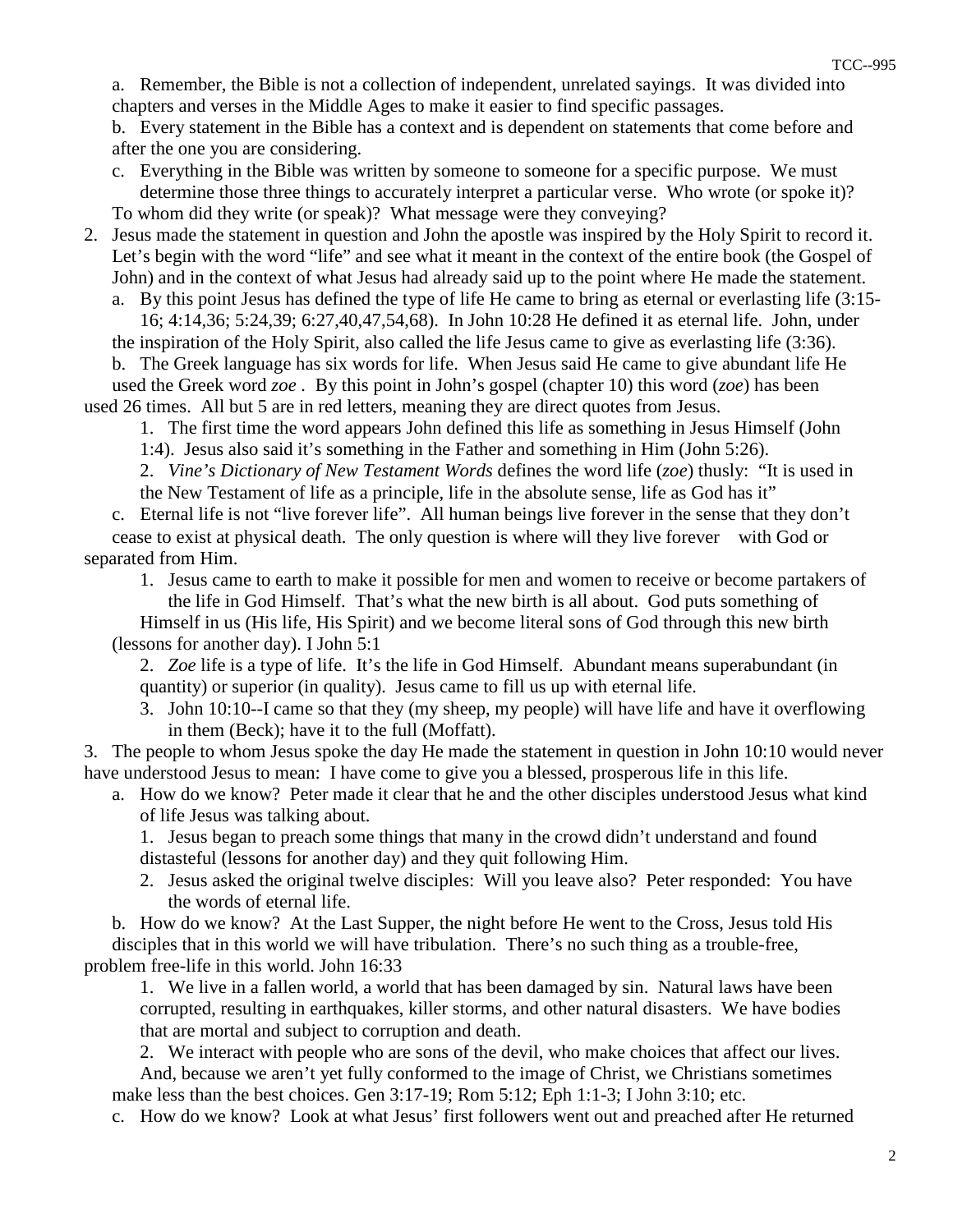to Heaven. Not once did they preach: Jesus came to give us an abundant life.

- 1. Acts 14:22--Paul (who was personally taught the message he preached by Jesus Christ, Gal
- 1:11,12) preached that through much tribulation we enter the kingdom of God.
- 2. By this point, the apostles were experiencing persecution for proclaiming Jesus. Stephen and John's brother James had been killed (Acts 7:60; Acts 12:2). Paul had been stoned and left for dead (Acts 14:19). By the time John wrote his gospel both Peter and Paul had been executed for their faith. All the rest (except for John) would also be killed.
- 4. These men were commissioned by Jesus to go into the world and preach the gospel (Mark 16:15,16). That's exactly what they did. The gospel is not: Jesus came to give you an abundant, prosperous life. a. In I Cor 15:1-4 we find a Bible definition of what the gospel is: Jesus died for our sins as it was prophesied. He raised from the dead, proving that His sacrifice paid the price for our sin.
	- 1. Your biggest problem is not your lack of education, your dysfunctional childhood, or the fact that you can't catch a break in life. Your greatest problem is sin.
	- 2. Now, through believing that Jesus died for your sins and bowing your knee to Him as Lord, you can be saved from the penalty of sin which is death or eternal separation from God.

 b. We don't realize how much the version of Christianity we hear preached has been influenced by the times and culture in which we've been born.

1. Live your dreams! Fulfill your destiny. Those are all  $20<sup>th</sup>$  Century America standards. If your only source of information about Christianity was the New Testament you would never draw the conclusion that Jesus died to help us fulfill our dreams.

 2. Jesus died for every human being who has lived since Adam and Eve. The gospel has to be something that works everyone in every part of the world in every time period since man fell in the Garden of Eden. The kind of lifestyle that we live here in America did not and does not exist for most of the people who've lived on this planet.

3. Every human who has ever lived has the same problem: We are guilty of sin before a holy

 God and destined for eternal separation from God. The gospel or good news is that Jesus remedied this condition through His death, burial, and resurrection. If you believe on Him and His sacrifice He will give you eternal life, abundantly.

 c. When we read the epistles or letters written by the apostles (under the inspiration of the Holy Spirit) there's no hint of God came to give you an abundant life. At that time there were sixty million slaves throughout the Roman Empire. Note what Paul wrote to Christian slaves.

 1. I Cor 7:21,22--Were you a slave when you were called? Don't let that trouble you. Of course, if you have a chance to get free, take it. If you are a slave when you are called in the Lord,

 you are the Lord's free man. (Beck) 2. Col 3:22,23--Slaves…whatever you do, work heartily as for the Lord and not for men, because you know the Lord will give you the inheritance as your reward. Serve the Lord Christ. (Beck)

 5. Jesus' first followers had an awareness that a plan is unfolding and this life is only a temporary, small part of our existence. They understood that we are passing through this life as it is. I Pet 2:11 a. They knew that Jesus came to earth the first time to pay for sin so that men and woman can

 become sons and daughters of God through receiving eternal life. Jesus didn't die to make this life the highlight of our existence.

 1. When God deliver Israel from Egyptian bondage it was a real event that happened to real people, but it also pictures redemption (Ex 6:6; Ex 15:13). God brought them out of Egypt to bring them to Canaan. He led them all the way (as a pillar of fire and cloud).

2. Even though they were following God, there was no easy way to get where they were going.

 They had to pass through a mountainous desert region and deal with all the challenges it produced. But God led them on the best route (Ex 13:17,18), brought good out of bad, and got them through until He got them out (lessons for another day). The point is: There's no